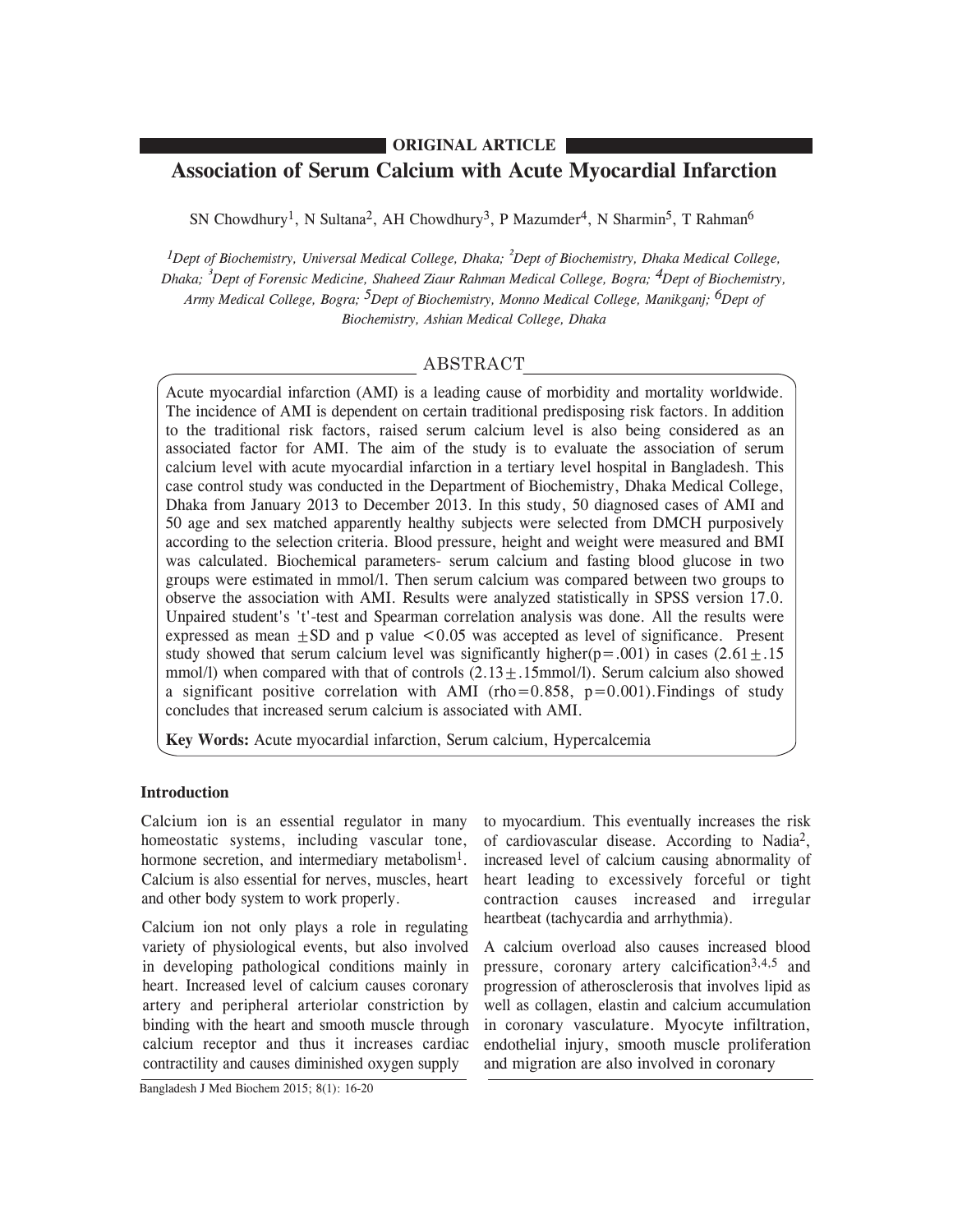### Association of Serum Calcium with Acute Myocardial Infarction 17 17

atherosclerosis. Several of these processes are also mediated by calcium ion<sup>6</sup>. Moreover, calcium is involved in other events such as coronary spasm, thrombus formation and disruption of atherosclerotic plaque, occlusion of coronary artery following rupture of vulnerable atherosclerotic plaque which can cause myocardial infarction and sudden death<sup>7</sup>. Various studies in different parts of the world suggest that serum calcium is strongly associated with myocardial infarction<sup>8,9</sup>. In a study Lind et al 9, serum calcium has been found to be an independent, prospective risk factor for myocardial infarction in Swedish middle-aged men. In another study by Palmer et al.<sup>10</sup> suggested that not only hypercalcemia is associated with AMI, but also slightly elevated serum calcium levels within the normal range are of importance.

The incidence of myocardial infarction is increasing also in Bangladesh. Rates of cardiovascular diseases have risen greatly in low-income and middle-income countries $11-13$ with about 80% of the increased burden now. Effective prevention needs a global strategy based on knowledge of the importance of risk factors for cardiovascular disease in different geographic regions and among various ethnic groups. Risk factors for coronary heart disease vary between populations, e.g., lipids are not associated with this disorder in South Asians<sup>13</sup> and increases in blood pressure might be more important in Chinese people14. Known risk factors (generally smoking, hypertension, raised lipids, and diabetes) are being identified and treated. But the incidence rate is still high because these risk factors have been claimed to account for only about half the risk of a myocardial infarction<sup>13</sup>. So, there is a pressing need to identify the associated risk factors of AMI to reduce the incidence and mortality rate.

The relationship between serum calcium and AMI is becoming clear day by day from different studies done around the world, but very few studies have been reported so far in

Bangladesh. The present study was designed to observe the association of serum calcium concentration with acute myocardial infarction in Bangladeshi population.

#### **Materials and Methods**

This case control study was conducted in the Department of Biochemistry, Dhaka Medical College, Dhaka from January 2013 to December 2013. In this study 50 diagnosed cases of AMI and 50 age and sex matched apparently healthy subjects were selected purposively according to selection criteria. The cases were selected from DMCH. The diagnosis of AMI was based on the electrocardiogram, ischemic cardiac pain lasting at least 30 min, and change in Troponin I. Variables such as smoking, history of hypertension, diabetes mellitus, hyperc holester olemia, height, body weight, current medication prior to the AMI during admission were recorded. Blood pressure, height and weight were measured and BMI was calculated. Biochemical parameters- fasting serum glucose and serum calcium in two groups were estimated. BMI, blood pressure, serum calcium and fasting serum glucose were compared between Cases and Controls. Results were analyzed statistically in SPSS version 17.0. Unpaired student's 't'-test and Spearman correlation were done. All the results were expressed as Mean  $+SD$  and a p value  $\leq 0.05$ was accepted as the level of significance.

# **Results**

Demographic characteristics of the patients are presented in table I. All general characteristics are significantly different between Cases and Controls except for ages and blood glucose. Mean $\pm$ SD of age (in years) of the Cases and Controls were  $53.30 \pm 6.74$  and  $51.86 \pm 7.30$ respectively. There was no statistically significant difference of mean age between the two groups  $(p=0.308)$ .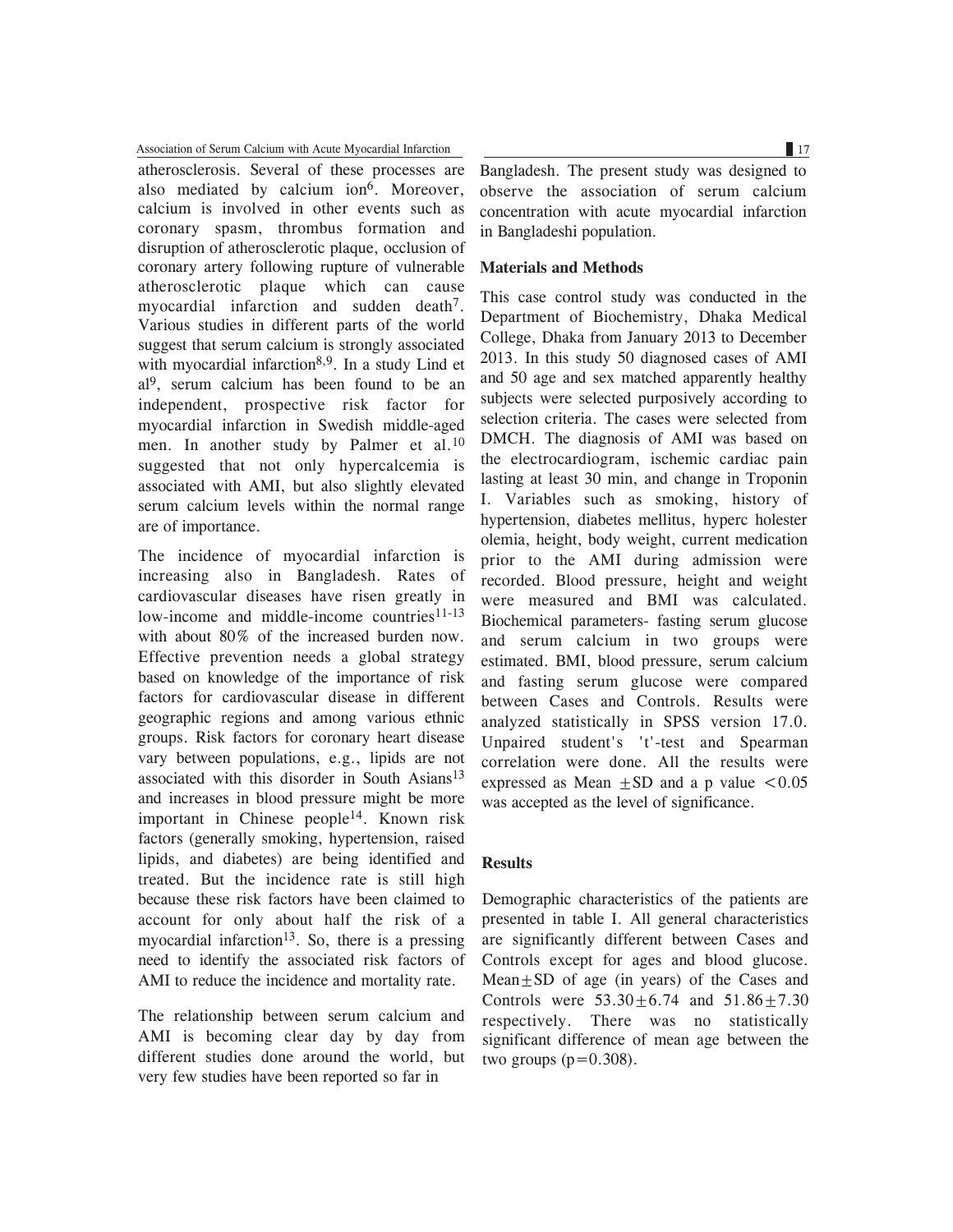|  | Table I: Demographic characteristics of the subjects |  |
|--|------------------------------------------------------|--|
|  |                                                      |  |

| <b>Variables</b>                        | Case<br>$n=50$        | Control<br>$n=5$ 0 | p value |
|-----------------------------------------|-----------------------|--------------------|---------|
|                                         | $Mean \pm SD$         | $Mean \pm SD$      |         |
| Age (years)                             | $53.30 \pm 6.74$      | $51.86 \pm 7.30$   | 0.308   |
| Male sex $n$ $\left(\frac{9}{6}\right)$ | 31(64%)               | 31(64%)            |         |
| Female sex $n$ $\frac{6}{6}$            | 19(38%)               | 19(38%)            |         |
| SBP (mm of Hg)                          | $137.80 \pm 14.92$    | $124.70 \pm 11.35$ | 0.001   |
| DBP (mm of Hg)                          | $88.70 \pm 10.24$     | $79.60\pm7.61$     | 0.001   |
| BMI(Kg/m <sup>2</sup> )                 | $27.34 \pm 3.3$<br>-7 | $25.30\pm3.42$     | 0.001   |

Unpaired students 't'-test was done to measure the level of significance; Significant =  $(p < 0.05)$ .

Table I also showed that  $Mean \pm SD$  of SBP was significantly higher in Cases when compared with that of controls ( $p = 0.001$ ) which were  $137.80 \pm 14.92$  mm of Hg and  $124.70 \pm 11.35$  mm of Hg respectively. Mean  $\pm$ SD of DBP was also significantly higher (p=.001) in cases  $(88.70 \pm 10.24 \text{ mm of Hg})$  than that of controls  $(79.60 \pm 7.61$  mm of Hg).

**Table II:** Biochemical parameters of study subjects

| Variable                                   | Case<br>$(n=50)$<br><b>Mean</b> ±SD | Control<br>$(n=50)$<br>$Mean \pm SD$ | P value |
|--------------------------------------------|-------------------------------------|--------------------------------------|---------|
| Serum calcium                              |                                     | $2.61 \pm 0.16$ $2.13 \pm 0.15$      | 0.001   |
| (mmol)                                     |                                     |                                      |         |
| Fasting blood sugar (mmol/L) $5.3\pm0.821$ |                                     | $5.2 \pm 0.709$                      | 0.297   |

Unpaired student's 't'-test was done to measure the level of significance. Significant=  $(P<0.05)$ .

Table II shows the biochemical parameters of the study subjects. Mean $\pm$ SD of serum calcium were  $2.61\pm0.16$ mmol/l and  $2.13 \pm 0.15$  mmol/l in Cases and Controls respectively and it was significantly higher in cases  $(p=0.001)$ . Mean $\pm$ SD of fasting blood glucose (mmol/l) of the Cases and Controls were  $5.3 \pm .821$  and 5.2±.709 respectively. There was no statistically significant difference of mean blood glucose between two groups  $(p=0.297)$ .

**Table III:** Correlation between serum calcium and AMI (yes/no).

| <b>Study subjects</b> | rho value | p value |
|-----------------------|-----------|---------|
| AMI $(Y/N)$           | 0.858     | 0.001   |

rho= Spearman's correlation coefficient; Significant=  $(P<0.05)$ . The correlation of serum calcium and AMI was done by Spearman correlation test. The result shows significant positive correlation (rho=.858,  $p = .001$ ) between serum calcium and AMI (Table III).

#### **Discussion**

In the present study, serum glucose was estimated in Cases and Controls to exclude diabetes. All the subjects in the study were nondiabetic with  $Mean \pm SD$  fasting serum glucose  $5.3 \pm 8.21$  mmol/l and  $5.2 \pm .709$  mmol/l in Cases and Controls respectively. Serum Troponin I was estimated and ECG monitoring was done to diagnose AMI.

The present study revealed that the  $Mean \pm SD$ serum calcium concentration was  $2.61 \pm .16$ mmol/l and  $2.13 \pm 0.15$  mmol/l in AMI Cases and healthy Controls respectively. In the current study we found that, serum calcium level was significantly higher  $(p=.001)$  in AMI Cases than that of Controls. Similarly, In a previous study Lind et al<sup>9</sup> found that subjects with a history of MI have significantly higher serum calcium than those without infarction. Our finding of a positive association between elevated serum calcium level and AMI is also consistent with other studies<sup>8,15</sup>. Herrmann et al<sup>16</sup> demonstrated that increased serum calcium predisposes calcific deposition in the valve cusps and coronary arteries, which could cause significant aortic valve stenosis and accelerate coronary atherosclerosis; this can mismatch the myocardial oxygen supply and demand.

The mechanisms underlying the associations between circulating calcium, cardiovascular risk factors and cardiovascular diseases appear to be multiple and complex. The calcium-sensing receptors are expressed in the vascular smooth muscle and endothelial cells and mediate some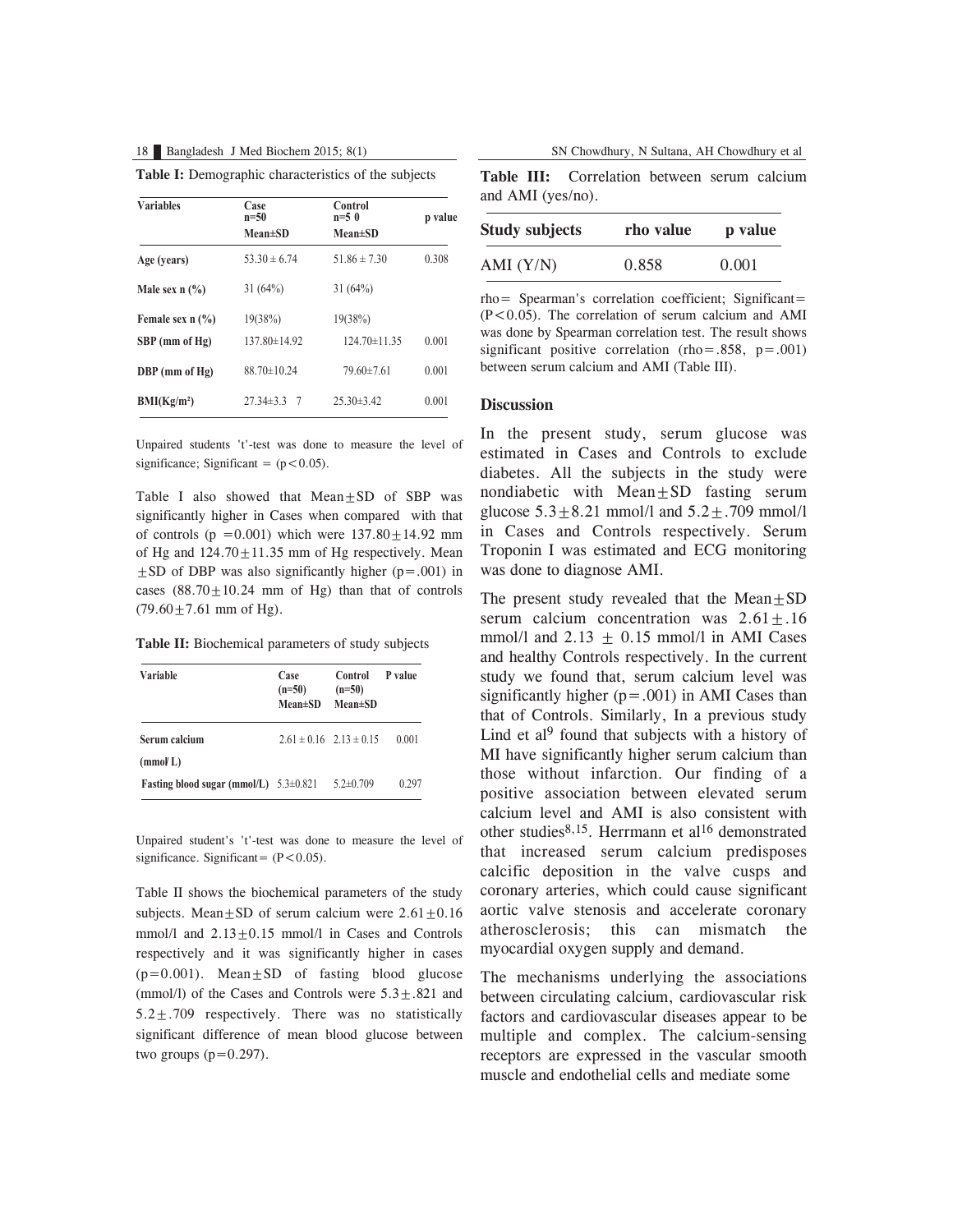Association of Serum Calcium with Acute Myocardial Infarction 19 19

of the effect of circulating calcium on vascular tone17. Thus, serum calcium may be involved in regulating blood pressure by controlling vascular smooth muscle cell contractility and modulating peripheral vascular resistance18, 19.

The present study show that  $Mean \pm SD$  of SBP and DBP in Cases were  $137.8 \pm 14.92$  mm of Hg and  $88.70 \pm 10.24$  mm of Hg and in controls  $124.7 \pm 11.35$  mm of Hg and  $79.60 \pm 7.61$  mm of Hg respectively. These findings support the study in a Swedish population where it has been shown that the mean value of SBP and DBP are compared between cases and controls<sup>9</sup>. The current study shows that the difference is between two groups  $(p=0.001)$  statistically significant in respect of SBP and DBP. In contrast to our findings, the study by Buckley<sup>20</sup> on 325 males and the study by Andersen<sup>21</sup> on 70 men and women from Denmark have reported that the hypertension is associated with lower serum calcium. These inconsistencies might have occurred due to different selection criteria used for study subjects and population, and different methodologies.

In this study, Mean+SD of BMI was  $27.34 \pm 3.37$  Kg/m<sup>2</sup> in AMI Cases which was significantly higher than that of Controls  $(p=.001)$ . In this study subjects with AMI has higher BMI and higher serum calcium than that of Controls which is similar to other studies<sup>9, 22</sup>

In our study, Spearman correlation coefficient shows a significant positive correlation between serum calcium and AMI subjects (rho=0.858,  $p=0.001$ ) suggesting increased serum calcium level significantly increases the chances of AMI. Similarly, a Cohort study by John et al.<sup>23</sup> suggested that plasma calcium is a predictor of CVD and a predictor of MI8,9 as well as a predictor of cardiovascular mortality<sup>24,25</sup>. However, in Framingham study and Atherosclerosis risk in Communities (ARIC) study calcium was not found to be a predictor of cardiovascular disease in age- and sex-adjusted or multivariable-adjusted models $26,27$ . In another study done by Jin Y et al. $28$  demonstrated that serum calcium levels are not associated with IHD.

The conflicting results from these studies may reflect demographic differences between participants or differences in analysis. Findings of our study suggest that increased serum calcium is positively associated with AMI in both sexes.

It may be concluded that increased serum calcium is associated with AMI. However, the combined evaluation of increased serum calcium and other risk factors might help to assess the risk of future occurrence of acute myocardial infarction as well as to reduce the incidence of AMI.

#### **References**

- 1. Campbell AK. 'Intracellular Calcium, its universal role as regulator. John Wiley and sons, Chichester, England; 1983.
- 2. Nadia H. 'Calcium and cardiac function. **J Biome** sci 2011; 20: 214.
- 3. Rubin MR, Rundek T, Mohan DJ, Lee, HS. and Silverbergh, SJ. 'Carotid artery plaque thickness is associated with increased serum calcium levels: the Northern Manhattan study'. **Atherosclerosis** 2007; 194(2): 426-32.
- 4. Bolland MJ, Avenell A, Baron JA, Grey A, MacLennan GS, Gamble GD. and Reid IR. 'Effect of calcium supplements on risk of myocardial infarction and cardiovascular events: metaanalysis. **BMJ** 2010; 341(3691): 341.
- 5. Mark B, Andrew G. and Ian, R. 'Calcium and cardiovascular risks'. **Australian prescriber** 2013; 36(5): 148-9.
- 6. Nayler WG. 'Calcium, calcium antagonism, atherosclerosis and ischemia'. **J cardiovas Pharmacol** 1992; 19 (2): S17-S21.
- 7. Schmitz G, Hankowitz J, and Kovacs, EM.'Cellular processes in atherogenesis: Possible targets of Calcium channel blockers', **Atherosclerosis** 1991; 88(2-3):109-132
- 8. Jorde R, Johan S, Patrick F. and Kaare, HB. 'Serum calcium and cardiovascular risk factors and diseases; The Tromso study'. Hypertension 1999; 34: 484-490.
- 9. Lind, L, Skarfors E, Berglund, L, Lithell H. and Ljunghall, S. 'Serum calcium: a new, independent, prospective risk factor for myocardial infarction in middle aged men followed for 18 years'. **J clin epidemiol** 1997; 50(8): 967-973.